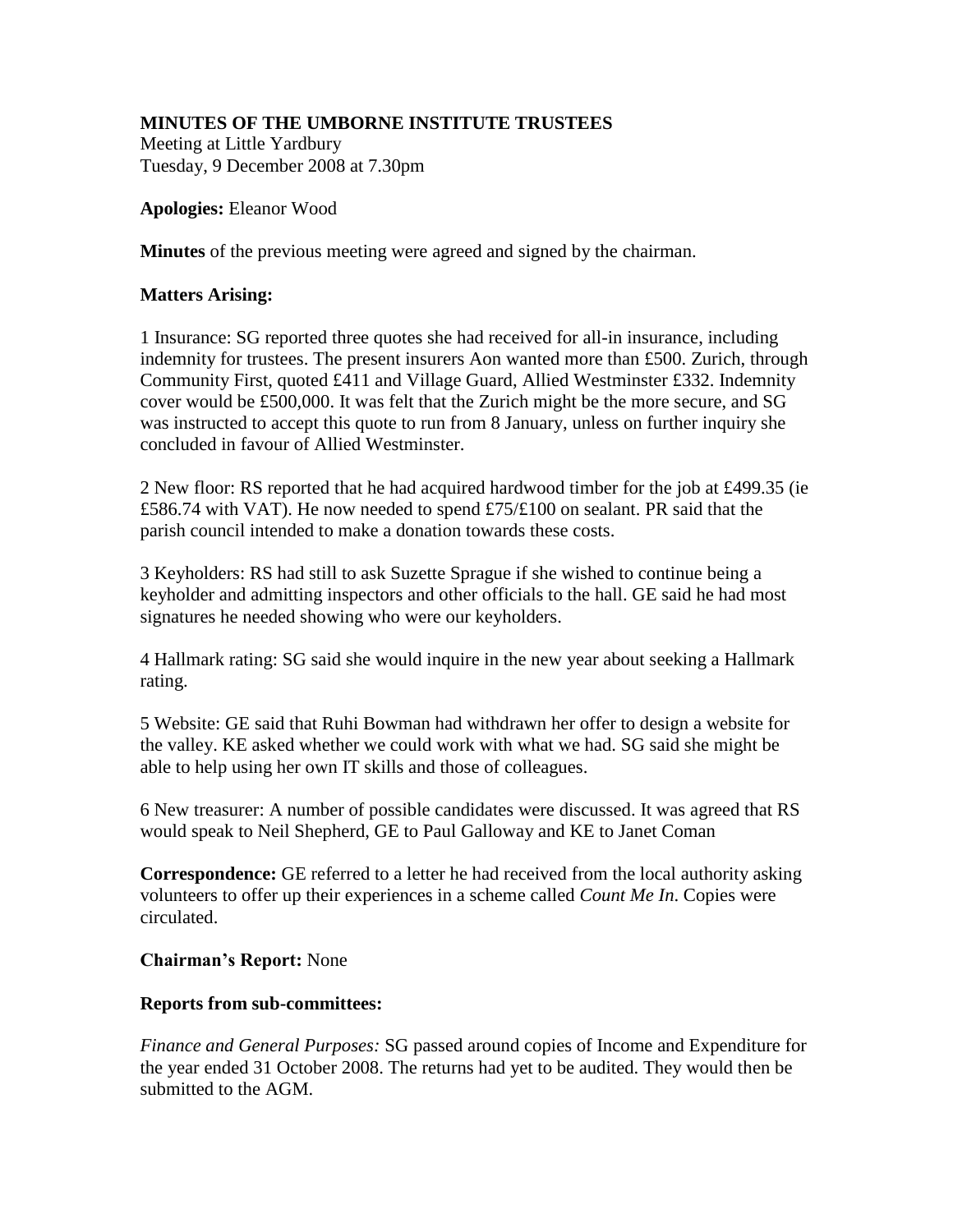SG said that she had discovered that since a new electricity meter had been fitted the hall had been on Economy 7, which meant that we were paying a premium for daytime power and not enjoying the benefit of night-time discounts. Electricity was now costing £327 a year. She would request a different tariff structure so that we were paying less for the power we used.

SG said that the Community Council of Devon was refunding an £18 subscription.

She said that we had £481.33 in our Lloyds account, £89.81 in the building account and £37,436.13 in the COIF account, with £750 pledged for new flooring. There would be interest of about £2,000 in the year.

*Entertainment and Fund-raising*: No report.

GE said that the new vicar had been invited with his wife to attend the Twelfth Night party.

Dates were proposed for a 2009 calendar: Grizzly marshalling 15 March, Theme Night 28 March, Ug 2 or 9 May, Steam-Up 20 June, summer barbecue 25 July, duck races 6 September, Autumn Supper 17 October, children's party 5 December and Twelfth Night 9 January 2010. These dates would be put to EW for confirmation.

A thank-you gift would be presented to Gill Pearce and Angela Pearce at the Twelfth Night party in recognition of their efforts in running the children's party.

*New Hall Development:* PF said that by the end of next year it was likely we should have £40,000 in a rebuilding fund in addition to several thousand more already spent on planning permissions and the like. So altogether we should have raised in the order of £50,000. Ideally, he said, we should like a new hall, of the log cabin type we had chosen. But we had to have a contingency plan. And this was to renovate the existing hall, which had been declared sound by a structural engineer. PF said that time had taken its toll on the hall's finishes. He said that the present building would have to have external cladding and insulation. It would have to have new gable walls, kitchen and toilets. There would then have to be internal boarding, rewiring, some new brick piers and disabled toilets. While a new build would cost us in the region of  $\text{\pounds}100,000$ , renovation would cost about £50,000 to £60,000.

RS said that renovation was not what we wanted, but it was a sensible alternative plan should we not succeed in raising enough money for a rebuild. SG said she would be disappointed if we failed to have a new hall. She was reluctant to opt for renovation. KE said we should stay focused on rebuilding. A whole series of rejected grant applications may have discouraged us but we should continue to seek funding for a new hall.

It was decided to continue applying for grants. GE would write to the Community Council of Devon explaining why we were not competing in the first round of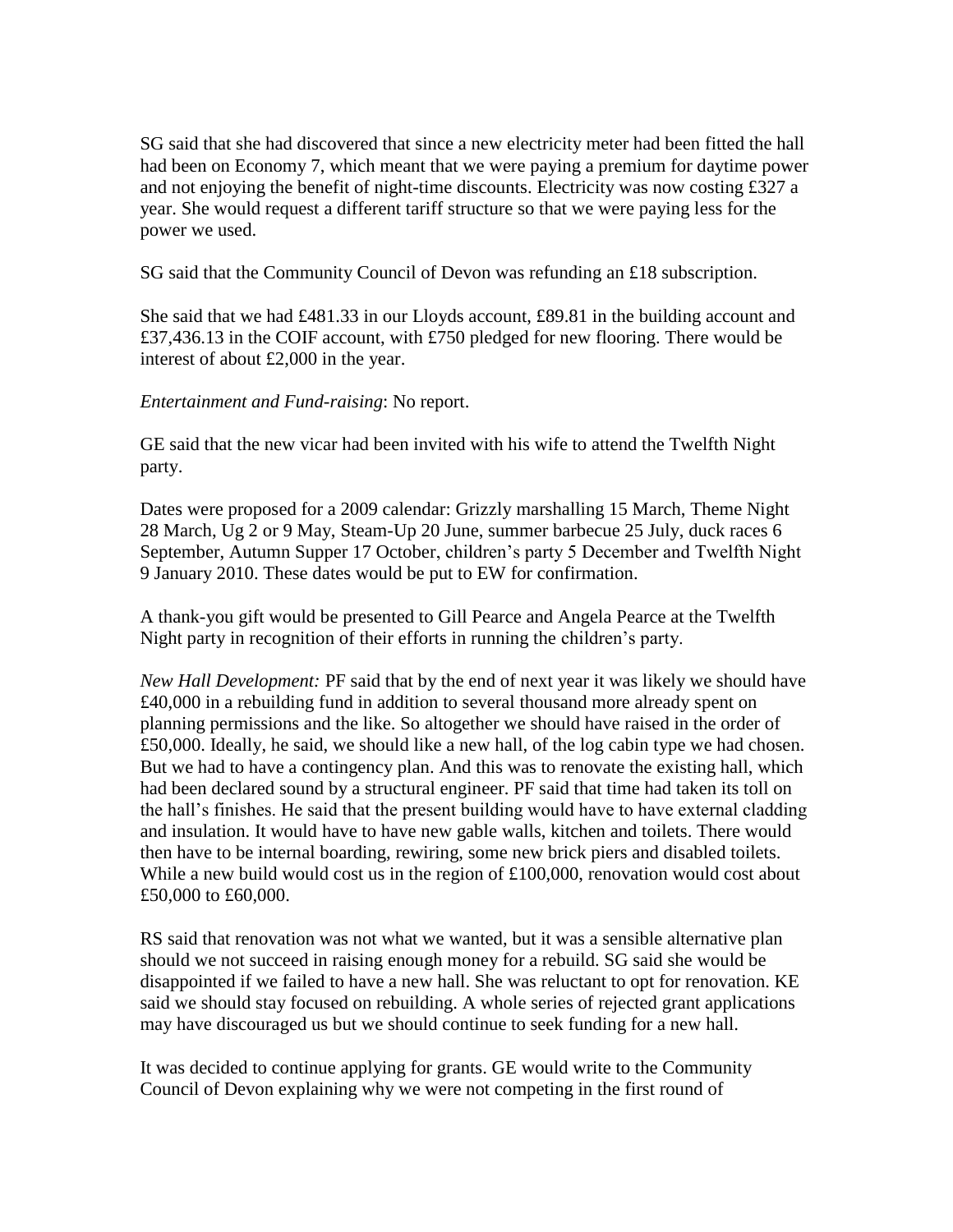applications for money from the sale of Exeter Airport, but saying that we should certainly do so in the second round. RS would meet PF to apply a plan he had drawn up to the log cabin we now wanted. PF would seek three quotes for the same plan and the necessary planning permissions.

GE said that in applying for future grants we had to ensure that we provided all the information required and all the documentation demanded of us. He was not sure we had always done this.

*Hall Maintenance:* The hall lights had failed and it seemed likely that the cause was a faulty light over the sink in the kitchen. As a result, a fuse had blown. RS would replace the light fitting.

RS said that he and KE had cleared out many unwanted items from the hall.

**AGM Organisation:** The AGM was to take place on Wednesday, 21 January, at 7.30pm. RS said that under the new constitution the four most senior members of the trust would stand down. These were: Peter Rugg, Chris Solway, Liz Gosling and Sue Gush. CS said that he did not intend to seek re-election and was thanked for all that he had done as a trustee over many years. The other three indicated they intended to stand for re-election.

GE would put posters announcing the AGM outside the hall, at Shute and under the bridge at Umborne. SG would add details of the AGM to Twelfth Night posters. Further publicity would be sought from the parish magazine and on the email network we had established. Notice of two weeks had to be given of the AGM.

RS said that because of vacancies and Chris Solway's decision we would be seeking up to seven trustees, including a treasurer. He said that he hoped to attract someone with fundraising skills.

GE said he would prepare voting slips if more than seven candidates had told him a fortnight before the AGM that they were standing for election. These would permit everyone attending the AGM to indicate their seven preferences.

It was decided that cheese and wine would be served at the AGM.

A gift of wine would be made to John Buse for auditing the hall's accounts.

**Any Other Business:** PR said that he was preparing a parish plan, which would show that no other meeting place was available in Umborne or Shute. We should focus on this when applying for public grants.

GE asked if the meeting wanted to raise hire charges for 2009. PR warned against discouraging people from using the hall and its amenities. It was decided not to increase charges.